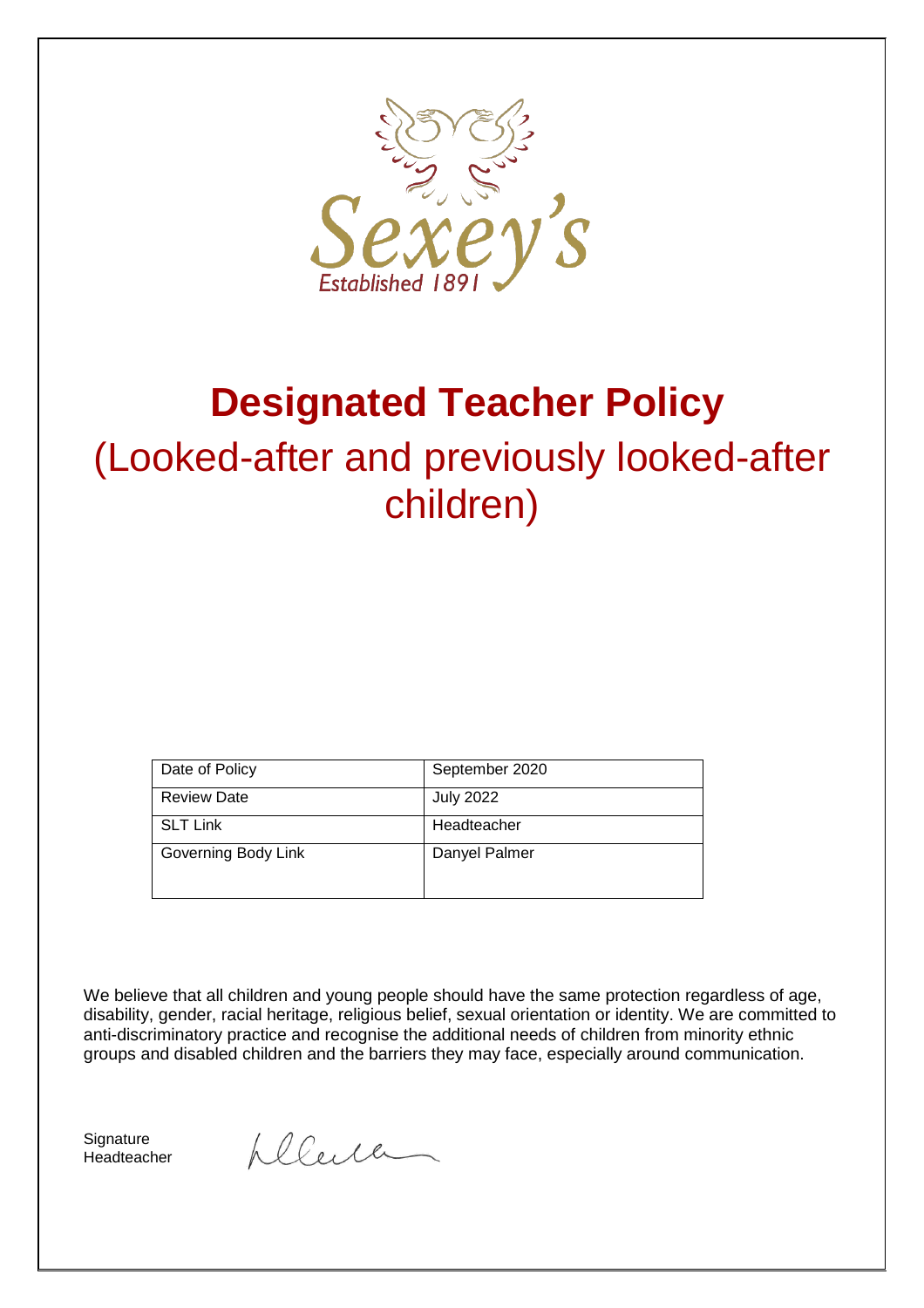# **Contents**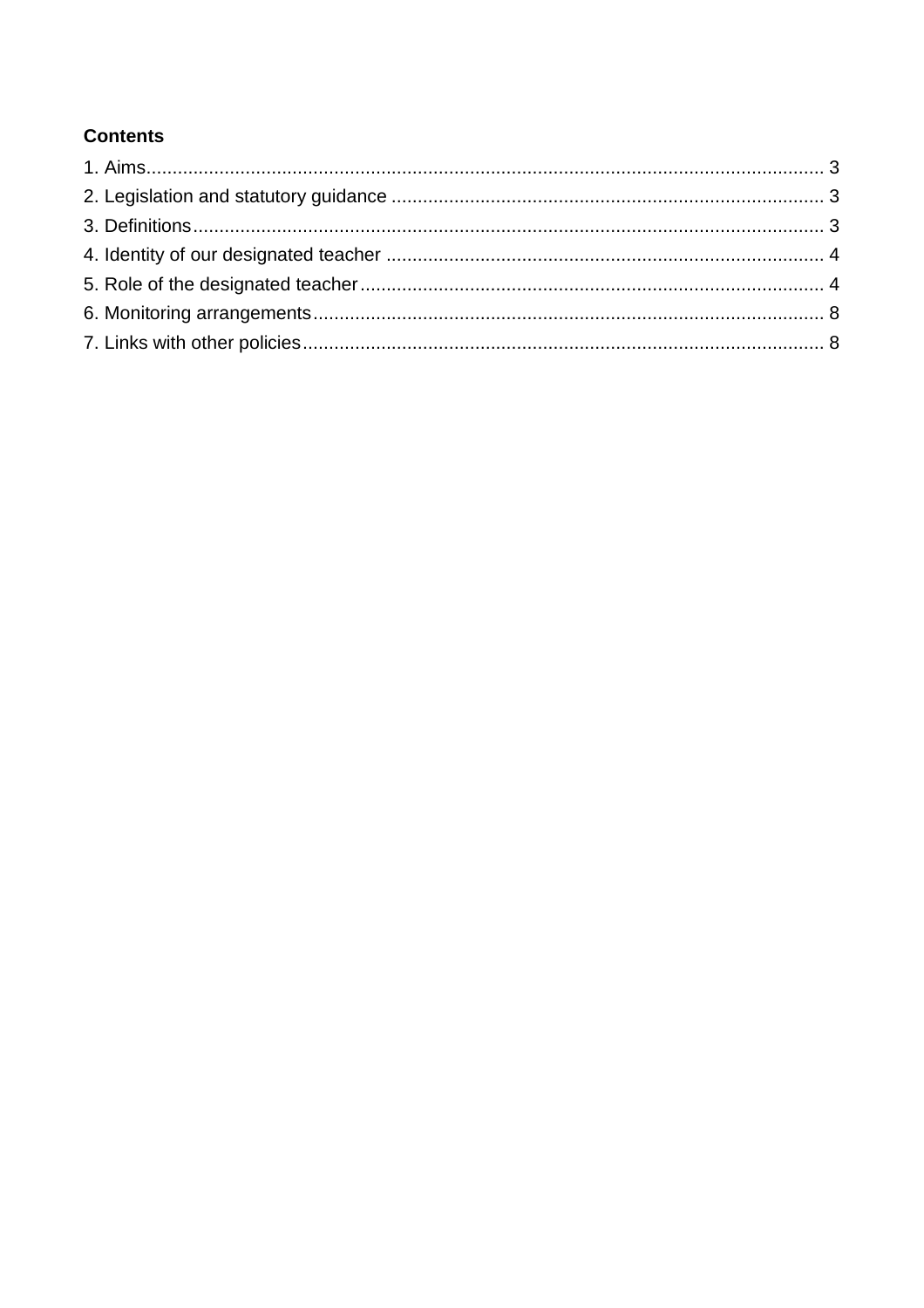# **SCHOOL ETHOS AND VALUES**

Our Christian values are at the heart of the ethos of the school and through these we grow individually and as a community. The Story of the Good Samaritan underpins our 7 core values of:

- Honesty
- Forgiveness
- Empathy
- Courage
- Resilience
- Kindness
- Respect

These core values underpin our policies, procedures and the way we treat one another in our community.

## <span id="page-2-0"></span>**1. Aims**

The school aims to ensure that:

- A suitable member of staff is appointed as the designated teacher for looked-after and previously looked-after children
- The designated teacher promotes the educational achievement of looked-after and previously looked-after children, and supports other staff members to do this too
- Staff, parents, carers and guardians are aware of the identity of the designated teacher, how to contact them and what they are responsible for

## <span id="page-2-1"></span>**2. Legislation and statutory guidance**

This policy is based on the Department for Education's [statutory guidance on the](https://www.gov.uk/government/publications/designated-teacher-for-looked-after-children)  [designated teacher for looked-after and previously looked-after children.](https://www.gov.uk/government/publications/designated-teacher-for-looked-after-children) It also takes into account [section 2E](http://www.legislation.gov.uk/ukpga/2010/32/section/2E) of the Academies Act 2010.

## <span id="page-2-2"></span>**3. Definitions**

**Looked-after children** are registered pupils that are:

- In the care of a local authority, or
- Provided with accommodation by a local authority in the exercise of its social services functions, for a continuous period of more than 24 hours

**Previously looked-after children** are registered pupils that fall into either of these categories:

 They were looked after by a local authority but ceased to be as a result of any of the following: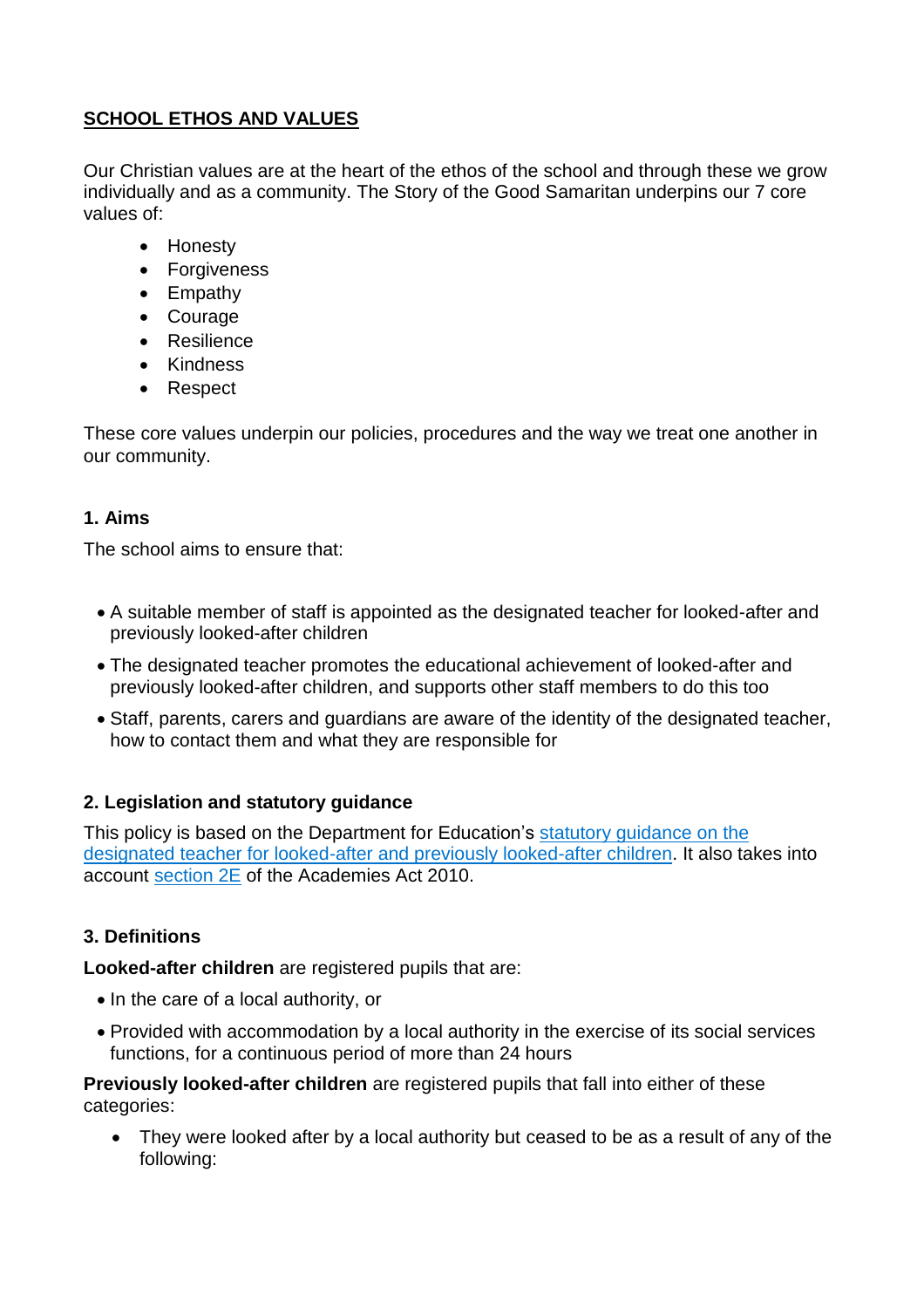- A child arrangements order, which includes arrangements relating to who the child lives with and when they are to live with them
- A special guardianship order
- An adoption order
- They appear to the governing board to have:
	- Been in state care in a place outside of England and Wales because they would not have otherwise been cared for adequately, and
	- Ceased to be in that state care as a result of being adopted

**Personal education plan (PEP)** is part of a looked-after child's care plan that is developed with the school. It forms a record of what needs to happen and who will make it happen to ensure the child reaches their full potential.

**Virtual school head (VSH)** is a local authority officer responsible for promoting the educational achievement of their authority's looked-after children, working across schools to monitor and support these pupils as if they were in a single school. The VSH is also responsible for providing information and advice to schools, parents and guardians in respect of previously looked-after children.

#### <span id="page-3-0"></span>**4. Identity of our designated teacher**

Our designated teacher is Mr Phil Clackson

You can contact them by PClackson@sexeys.somerset.sch.uk

Our designated teacher takes lead responsibility for promoting the educational achievement of looked-after and previously looked-after children at our school. They are your initial point of contact for any of the matters set out in the section below.

Other staff who play a key role in supporting looked-after and previously looked after children at our school include:-

- SENDCo (Mrs Taylor)
- Pastoral Support Manager (Mrs Wilson)
- Pupil Premium Coordinator (Mrs Day)

If they are a Boarder they are also supported by Mr Kershaw, Director of Boarding.

#### <span id="page-3-1"></span>**5. Role of the designated teacher**

#### **5.1 Leadership responsibilities**

The designated teacher will:

- Act as a central point of initial contact within the school for any matters involving looked-after and previously looked-after children
- Promote the educational achievement of every looked-after and previously lookedafter child on roll by: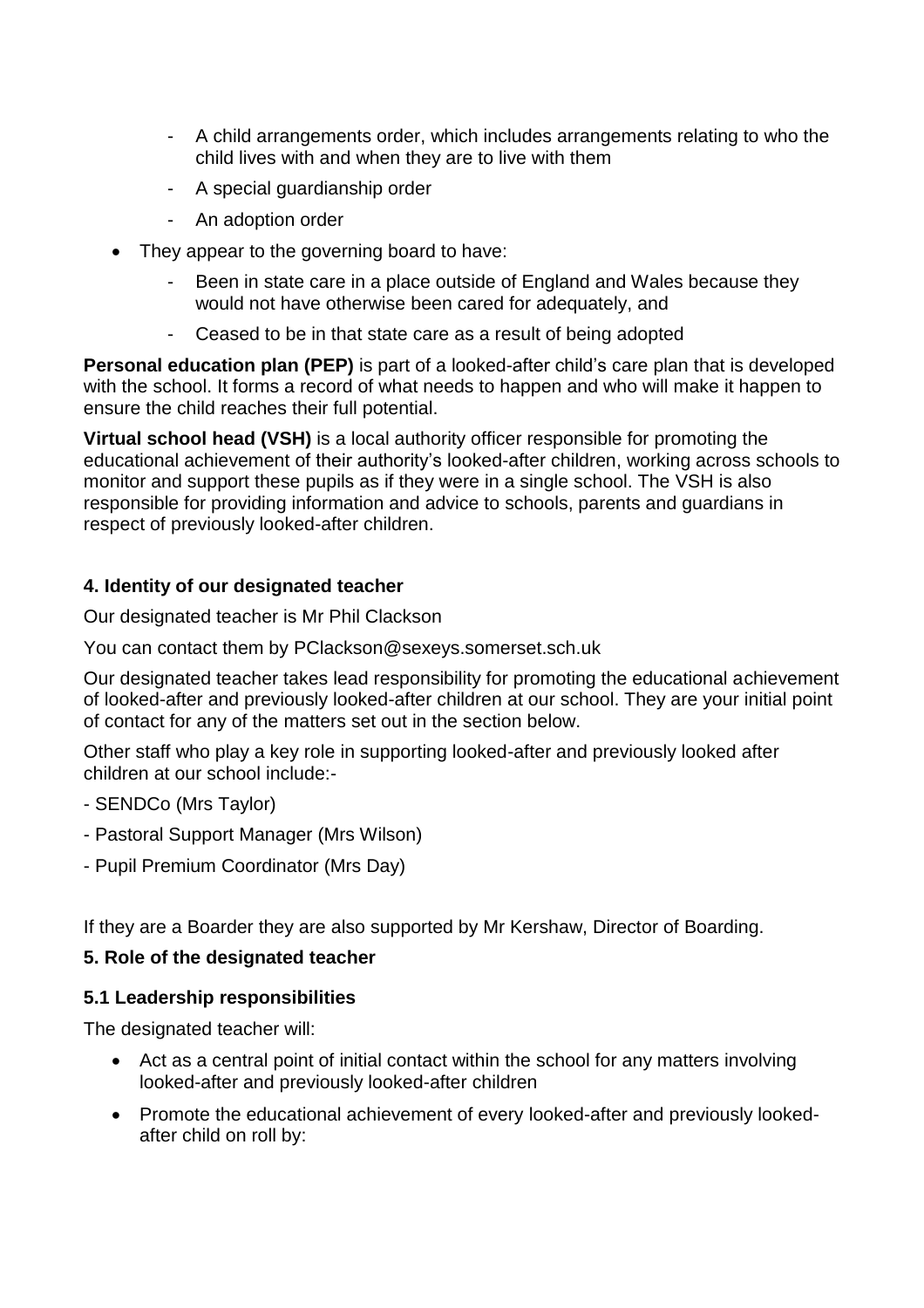- Working with VSHs
- Promoting a whole school culture where the needs of these pupils matter and are prioritised
- Take lead responsibility for ensuring school staff understand:
	- The things which can affect how looked-after and previously looked-after children learn and achieve
	- How the whole school supports the educational achievement of these pupils
- Contribute to the development and review of whole school policies to ensure they consider the needs of looked-after and previously looked-after children
- Promote a culture in which looked-after and previously looked-after children are encouraged and supported to engage with their education and other school activities
- Act as a source of advice for teachers about working with looked-after and previously looked-after children
- Work directly with looked-after and previously looked-after children and their carers, parents and guardians to promote good home-school links, support progress and encourage high aspirations
- Have lead responsibility for the development and implementation of looked-after children's PEPs
- Work closely with the school's designated safeguarding lead to ensure that any safeguarding concerns regarding looked-after and previously looked-after children are quickly and effectively responded to
- Involve parents and guardians of previously looked-after children in decisions affecting their child's education

### **5.2 Supporting looked-after children**

The designated teacher will:

- Make sure looked-after children's PEPs meet their needs by working closely with other teachers to assess each child's specific educational needs
- Have overall responsibility for leading the process of target-setting in PEPs
- Monitor and track how looked-after children's attainment progresses under their PEPs
- If a child is not on track to meet their targets, be instrumental in agreeing the best way forward with them in order to make progress, and ensure that this is reflected in their PEP
- Ensure the identified actions of PEPs are put in place
- During the development and review of PEPs, help the school and relevant local authority decide what arrangements work best for pupils
- **Fnsure that:** 
	- A looked-after child's PEP is reviewed before the statutory review of their care plan – this includes making sure the PEP is up to date and contains any new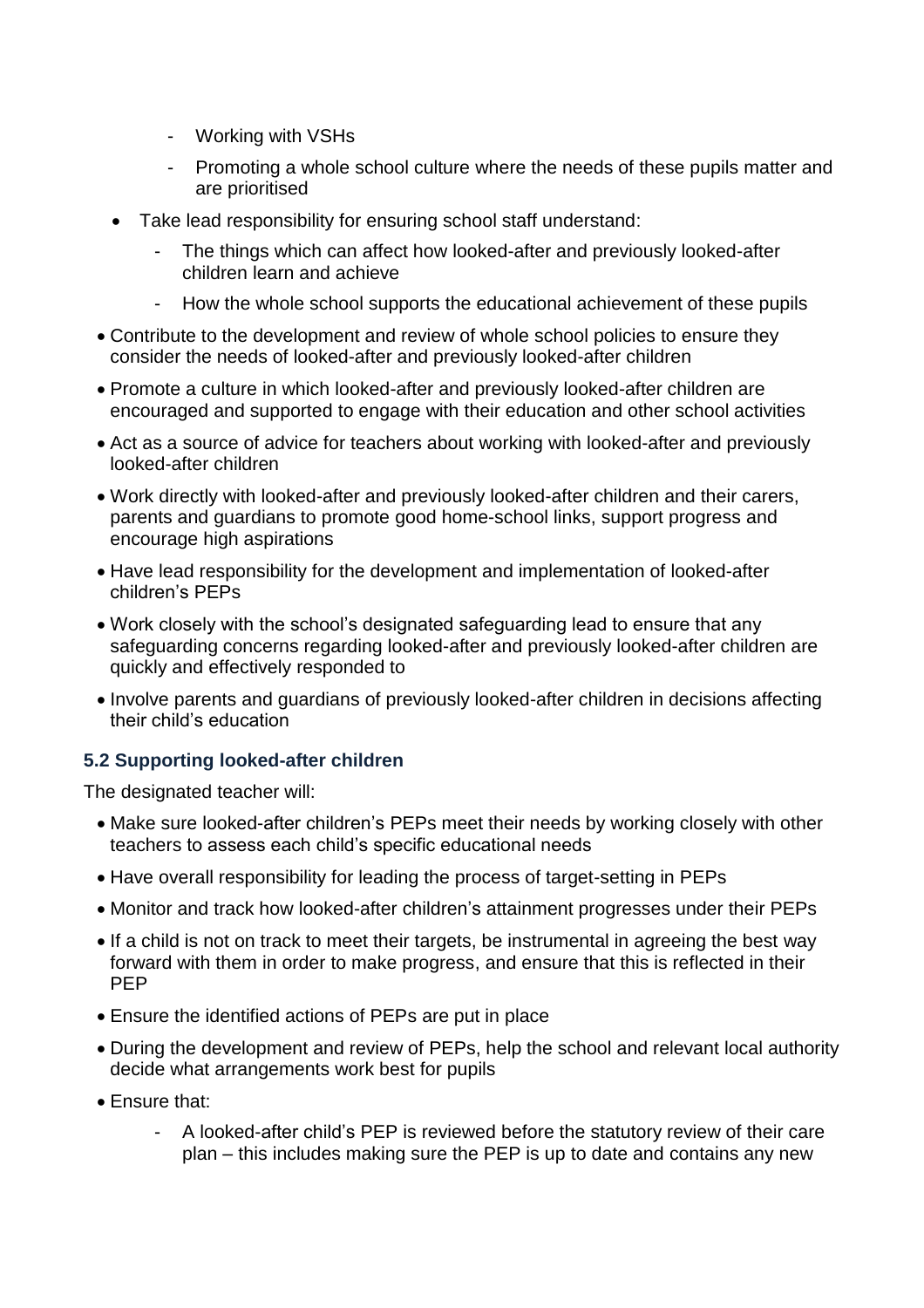information since the last PEP review, including whether agreed provision is being delivered

- PEPs are clear about what has or has not been taken forward, noting what resources may be required to further support the child and from where these may be sourced
- The updated PEP is passed to the child's social worker and VSH ahead of the statutory review of their care plan
- Transfer a looked-after child's PEP to their next school or college, making sure it is up to date and that the local authority responsible for looking after them has the most recent version

#### **5.3 Supporting both looked-after children and previously looked-after children**

The designated teacher will:

Ensure the specific needs of looked-after and previously looked-after children are understood by staff and reflected in how the school uses pupil premium funding

Work with VSHs to agree how pupil premium funding for looked-after children can most effectively be used to improve their attainment

Help raise the awareness of parents and guardians of previously looked-after children about pupil premium funding and other support for these children

Play a key part in decisions on how pupil premium funding is used to support previously looked-after children

Encourage parents' and guardians' involvement in deciding how pupil premium funding is used to support their child, and be the main contact for queries about its use

Ensure teachers have awareness and understanding of the specific needs of looked-after and previously looked-after children in areas like attendance, homework, behaviour and future career planning

Be aware of the special educational needs (SEN) of looked-after and previously lookedafter children, and make sure teachers also have awareness and understanding of this

Ensure the [SEND code of practice,](https://www.gov.uk/government/publications/send-code-of-practice-0-to-25) as it relates to looked-after children, is followed

Make sure PEPs work in harmony with any education, health and care (EHC) plans that a looked-after child may have

Ensure that, with the help of VSHs, they have the skills to identify signs of potential SEN issues in looked-after and previously looked-after children, and know how to access further assessment and support where necessary

Ensure that they and other staff can identify signs of potential mental health issues in looked-after and previously looked-after children and understand where the school can draw on specialist services

Put in place robust arrangements to have strengths and difficulties questionnaires (SDQs) completed for looked-after children, and use the results of these SDQs to inform PEPs

Put in place mechanisms for understanding the emotional and behavioural needs of previously looked-after children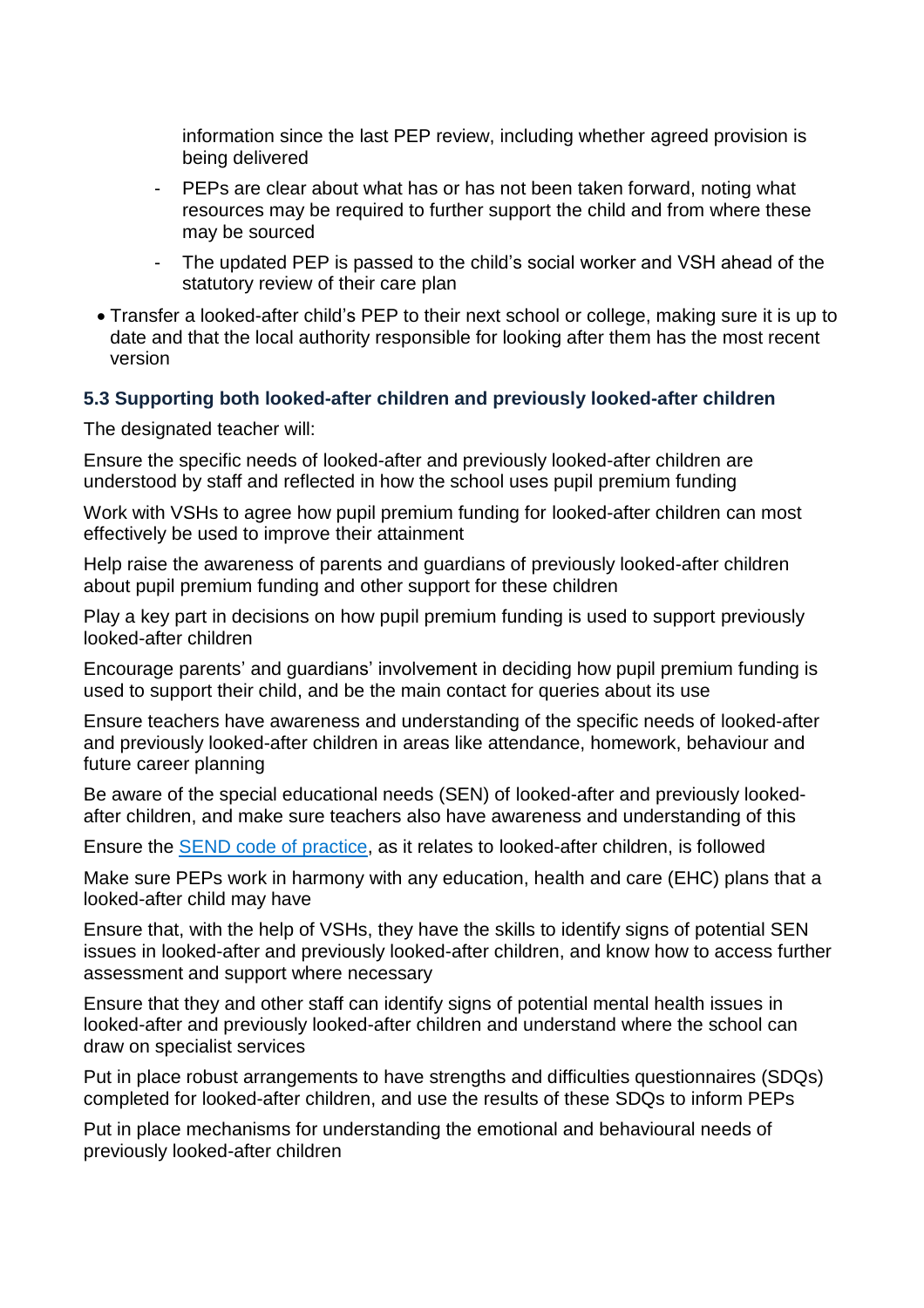## **5.4 Relationships beyond the school**

The designated teacher will:

Proactively engage with social workers and other professionals to enable the school to respond effectively to the needs of looked-after and previously looked-after children

Discuss with social workers how the school should engage with birth parents, and ensure the school is clear about who has parental responsibility and what information can be shared with whom

Be open and accessible to parents and guardians of previously looked-after children and encourage them to be actively involved in their children's education

Proactively build relationships with local authority professionals, such as VSHs and SEN departments

Consider how the school works with others outside of the school to maximise the stability of education for looked-after children, such as:

- Finding ways of making sure the latest information about educational progress is available to contribute to the statutory review of care plans
- Ensuring mechanisms are in place to inform VSHs when looked-after children are absent without authorisation and work with the responsible authority to take appropriate safeguarding action
- Talking to the child's social worker and/or other relevant parties in the local authority regarding any decisions about changes in care placements which will disrupt the child's education, providing advice about the likely impact and what the local authority should do to minimise disruption
- Making sure that, if a looked-after child moves school, their new designated teacher receives any information needed to help the transition process

Seek advice from VSHs about meeting the needs of individual previously looked-after children, but only with the agreement of their parents or guardians

Make sure that for each looked-after child:

- There's an agreed process for how the school works in partnership with the child's carer and other professionals, such as their social worker, in order to review and develop educational progress
- School policies are communicated to their carer and social worker and, where appropriate, birth parents
- Teachers know the most appropriate person to contact where necessary, such as who has the authority to sign permission slips

Where a looked-after child is at risk of exclusion:

- Contact the VSH as soon as possible so they can help the school decide how to support the child to improve their behaviour and avoid exclusion becoming necessary
- Working with the VSH and child's carers, consider what additional assessment and support needs to be put in place to address the causes of the child's behaviour